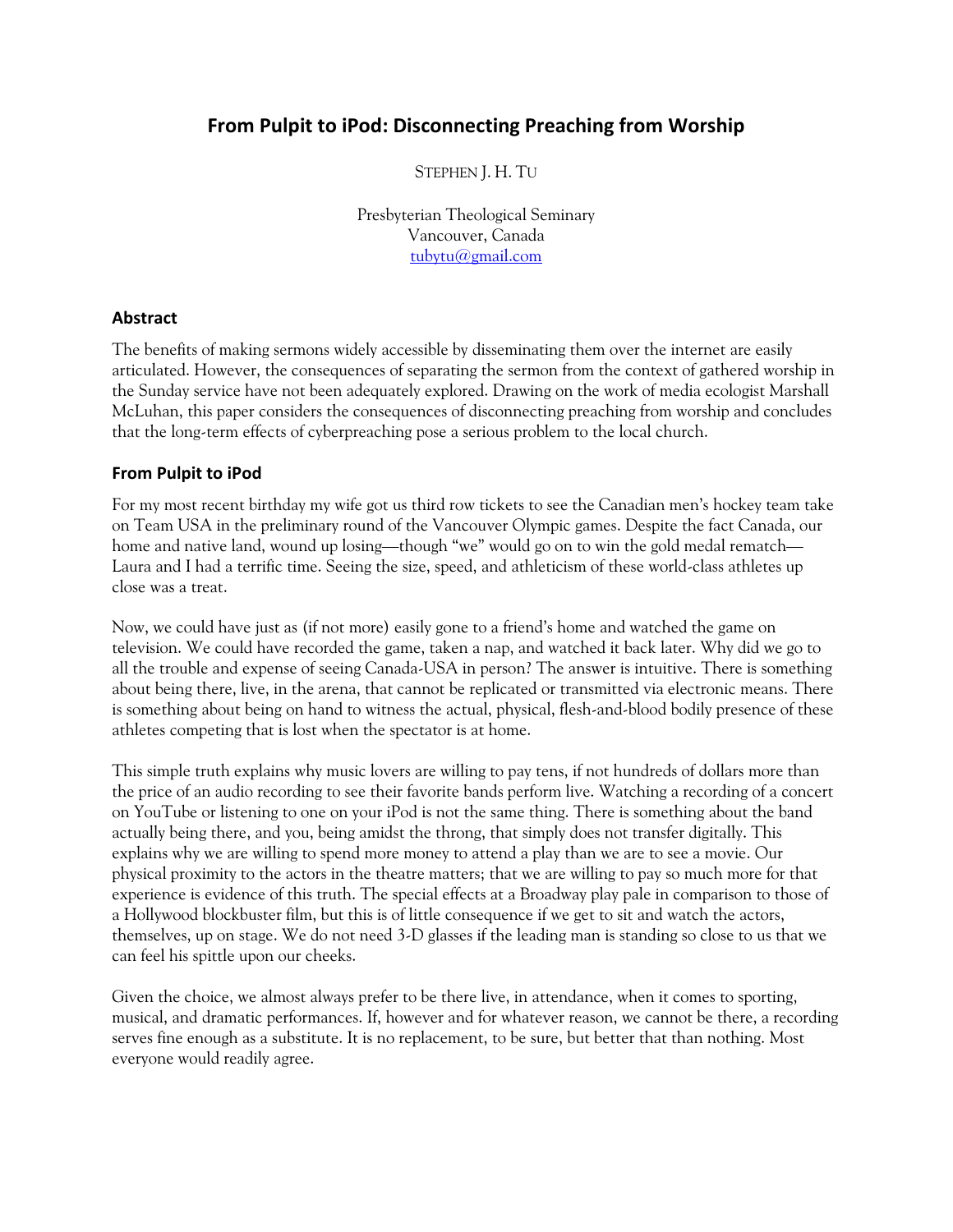Can the same be said about preaching? Is anything lost when we transmit our preaching electronically, either via an audio recording or a video telecast? More importantly, is anything intrinsic or essential to preaching lost when the listener is not there at the actual, original, preaching event? Is it merely preferable to be there in person or is there a sense in which a person needs to be at the preaching event for it to really be preaching? Daniel Boorstin calls products of mass media (like the internet) "pseudo-events" (Boorstin 1961). If cyberpreaching (that is, preaching that is transmitted via cyberspace technologies) is a pseudo-event, is it also pseudo-preaching? In other words, is it still preaching in any meaningful way? These are important questions.

Many North American churches today record their sermons and make them readily available for download via the internet. Some, with greater technological resources, even videotape the sermon so you can both listen and watch from the privacy of your own home, and at your own leisure. Several "multisite" churches have one lead preaching pastor who speaks live at one location while his message is either simultaneously broadcast via satellite to the other campus sites or else recorded to be televised with tape delay at these other venues in following weeks. Should the church embrace these means of disseminating the proclamation of the Word?

On the one hand there are those who believe nothing is lost when preaching is communicated through electronic means and that the church should readily make use of these cyber technologies to reach the lost. "Our message must never change," says Rick Warren, "but the way we deliver that message must be constantly updated to reach each new generation" (Hipps 2005, 29). Dave Ronne, a pastor in Lawrenceville, GA, argues, "We're all geared to watch screens now. Everybody has a plasma TV or a flat screen at home. We're just leaning into where the culture is now." Ed Young agrees. "I don't think you lose a thing. I would argue you could see me better when you're at a venue made for screens." One of Young's parishioners, in fact, *prefers* watching his pastor preach via satellite: "I feel closer to the sermon than I would if I ever attended in person. The screen is so big; it's almost lifelike. I would rather see Ed … on the big screen than somewhere live" (Blake 2010).

Is this the perspective that those of us concerned about the church's worship and mission ought to adopt? Are technologies merely neutral tools that we are tasked with redeeming and using for the sake of the proclamation of the good news?

In the late 1990s, Christian televangelist Bill Keller sat down with a bunch of internet porn publishers. He wasn't there to convert them; he just wanted to learn how to post videos on the internet. "Pornographers were pretty much the people who spearheaded broadcasting on the internet," says Keller. "They were the only guys doing it, so we basically duplicated what they were doing, in terms of applications" (Downey 2008, 16).

Not all would agree that this is a positive co-opting of digital technologies.

## **The Medium is the Message**

Enter Marshall McLuhan, "the high priest of popcult and metaphysician of media" (McLuhan and Zingrone 1995, 233). McLuhan's work in media ecology, largely unknown or ignored by the contemporary church, warns us of the dangers of unreflective technological appropriation. One of his central insights is that when we use any particular technology the mere use of it alters the way we live, interact, and understand the world. His famous aphorism, "the medium is the message," (McLuhan 1964, 13) suggests that the way a particular medium used is far less important than the impact the use of that medium has on an individual and society.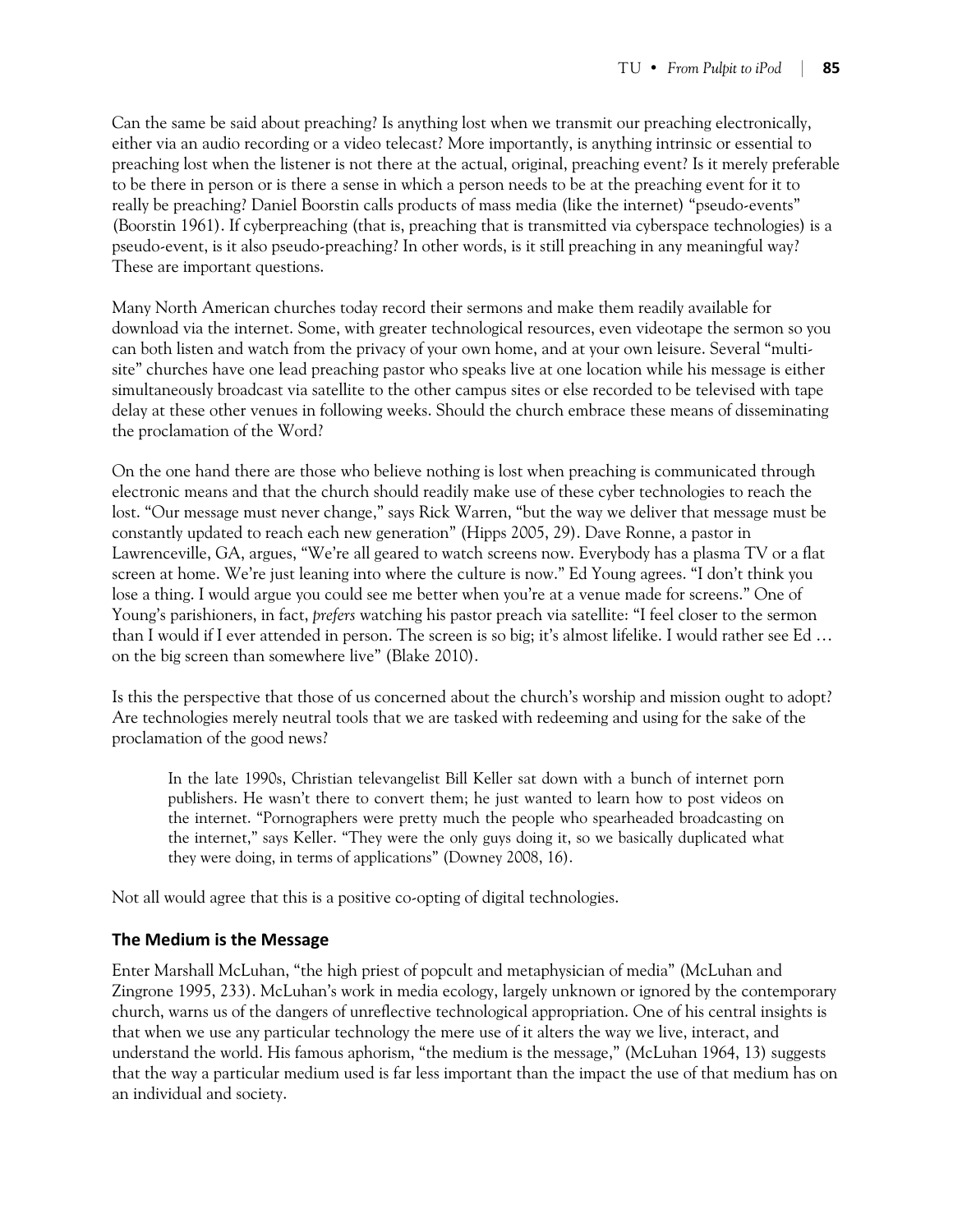There is no clearer place that he articulates his theoretical ideas than in a 1977 interview with Pierre Babin. Drawing on insights from Gestalt psychology he says:

In Gestalt, reality presents itself to the mind as a *figure* detaching itself from a *ground*. We notice the *figure* first and most often it dominates our whole field of consciousness. However, the ground is at least as important and often is even more important. … The real message is what we call the secondary or side-effect of the medium, not its obvious effects. Side-effects are always hidden, like the ground. We are not aware of them. That is also the essence of Gestalt psychology: the *figure*, the gestalt, is visible while the *ground* remains invisible. Human perception encourages us to pay attention to the *figure* (a painting) and to ignore the *ground* (its frame, the wall, etc.). … The real message is all the secondary effects produced by the services and disservices that the medium demands. And these are the social and psychic changes that the medium causes in the lives of its users. … If you want to change the effects of radio and eventually protect yourself from them, you shouldn't overly focus on the content, the radio program. The effects have already produced themselves regardless of radio's content (McLuhan 1999, 100, 102).

So, "Forget the ostensible content, say, of a television program," says author and McLuhan biographer, Douglas Coupland. "All that matters is that you're watching the TV itself, at the expense of some other technology. … Those mediums we *do* choose to spend our time with continually modify the way we emphasize our senses … on a scale so large and spanning so many centuries that it took at least a decade after Marshall's death for him to be proven right, with the triumph of the internet" (Coupland 1999, 19).

What McLuhan suggests for us is that what matters is not that so many more people are hearing the Word via cyberspace, but that they are being shaped by the medium through which they are hearing the Word. That—the digital medium, the ground as opposed to the figure—is the real message. That is the gospel that is being proclaimed.

McLuhan was only saying what the church has always said (though, seems to have forgotten). In his book on worship, Bryan Chapell makes this clear:

We may think that "the medium is the message" is a modern insight, but the ancient church practiced such communication principles long before Marshall McLuhan coined the phrase. Church leaders understood that if the message was inconsistent with the means by which it was communicated, then the message could easily get lost. Thus, they painted the message of the gospel with every communication brush their structures would provide: building architecture, decoration, pulpit design, furniture placement, the position of worship leaders, and even the placement of participants in the worship service (Chapell 2009, 17).

Were McLuhan, a devout Catholic, alive today he would ask, "If the medium is the message what happens when the medium by which a sermon is communicated is a discarnate, disembodied voice streamed over the internet or downloaded onto a portable music player? What effects—especially long-term—might we expect from the increasing adoption and proliferation of cyber technologies to preaching and worship? What happens, in short, when we disconnect preaching from the context of worship? What are the effects on our local churches? On individual Christians?"

Regrettably, the church has not addressed these questions with any significant attention. But if "man cannot trust himself when using his own artefacts" (McLuhan and McLuhan 1988, 95) we must question whether we have been wise in making sermons available for download and streaming our preaching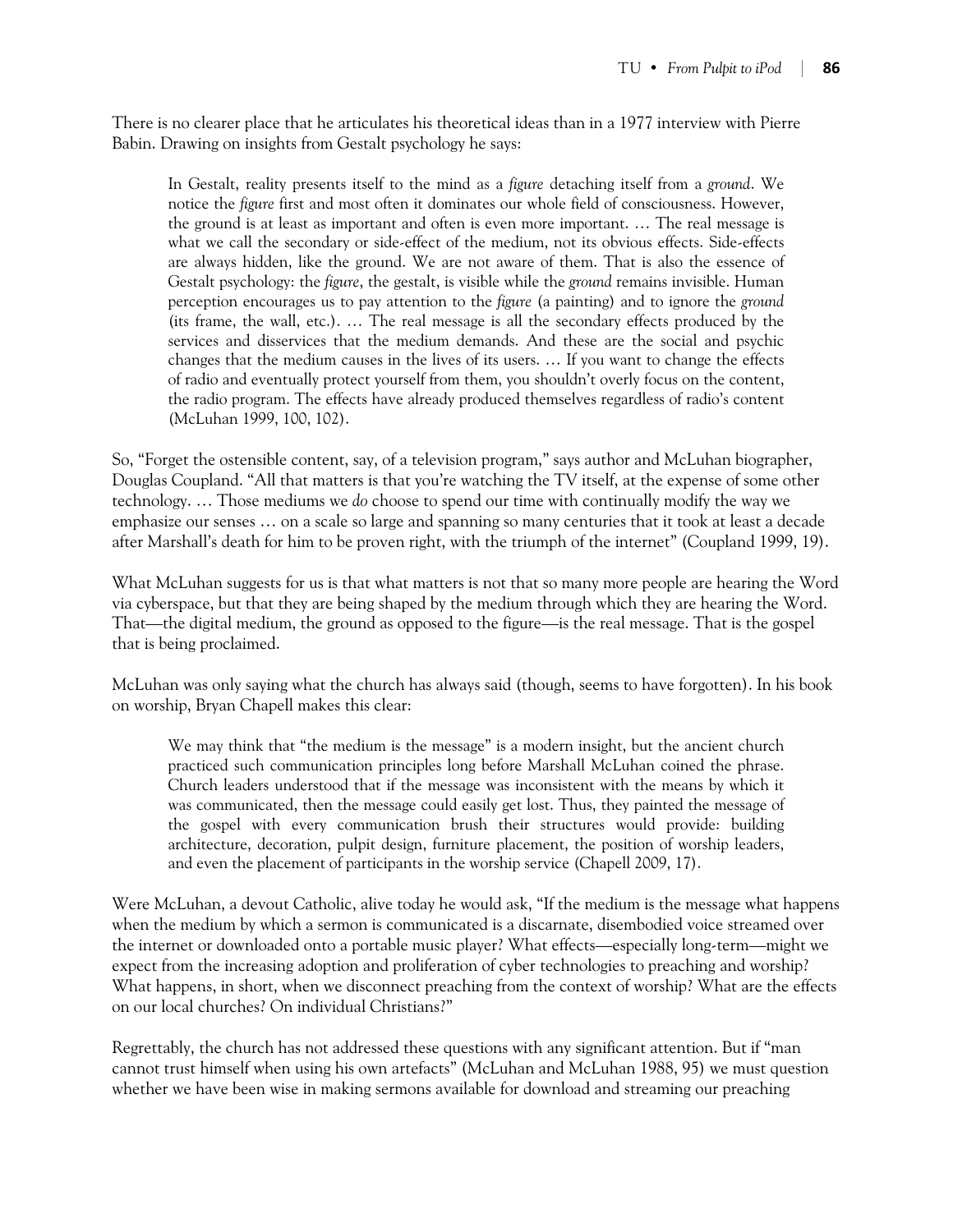through cyberspace. In his own day, McLuhan was surprised and saddened that so few pastors and theologians considered the impact of their technological appropriation.

He was continually amazed at the reluctance, often the downright refusal, of people to pay attention to the effects of media, and at their hostility to him for what he revealed. They included those, clergy and lay, who enthusiastically embrace the latest technologies without regard for their effects. Such people are blindly eager to make the Mass or the sacraments, or the congregation the content of each new gadget or technology that comes along—in the interest of "bringing the Church up to date" and "making the Church relevant." They are quite innocent of the power of these forms to transform their users—innocent but not guiltless. They share the Protestant attitude, "if God gave them to us they must be good" (McLuhan 1999, xxiii).

McLuhan saw clearer than we do the great power and concomitant danger of the electronic media to shape us for ill. "When electricity allows for the simultaneity of all information for every human being, it is Lucifer's moment. He is the greatest electrical engineer" (McLuhan 1999, 209). In other words, those sermons we make available for download on our churches' websites and those videos of preachers proclaiming the gospel that we broadcast to our satellite campuses are not what they appear to be. There is something insidious in the very media.

How might McLuhan respond to our sermon MP3s and video recordings? What might he say to the ease with which we have made it for people to listen to our preaching without joining us in gathered worship? With rebuke, no doubt: "Our conventional response to all media, namely that it is how they are used that counts, is the numb stance of the technological idiot" (McLuhan 1964, 18). The proliferation of cyber technologies in the day-to-day life of the church shows no signs of abating. What does this mean for the future of preaching? The future of the church? We dare not let these questions go unasked. "The electronic media represent a challenge to the preacher unlike any in the church's history. The challenge is one that needs to be faced by preachers and hearers alike. It is not only the preaching event that is being challenged, but the Christian mind and the Christian way of life which preaching is designed to cultivate." (Reynolds 2001, ix)

# **Laws of Media**

McLuhan's work suggests, in the words of Sven Birkerts, that how "we receive information bears vitally on the ways we experience and interpret reality" (Birkerts 1994, 157). We need, then, to seek to discern the implicit message of the internet, our cyber medium. What are we really "plugging" into? What is its ethos?

Here are four observations:

## 1. Cyberspace exalts the individual.

It is no coincidence that the "i" is rampant in the digital age. From iPods to iPads to iTunes, the internet celebrates the iPerson. The individual has the power to choose what to read, watch, download, and consume in the privacy of her own home. Navigating from one web site to another is as simple as a click of a hyperlink. You choose. You are sovereign. If you are not satisfied with a particular "app" you have downloaded, another click of the mouse and it is gone.

## 2. Cyberspace privatizes.

The internet fosters a false sense of community. We do not have friends in cyberspace, we have Facebook friends. Ursula Franklin notes, "Viewing or listening to television, radio, or videos is *shared experience*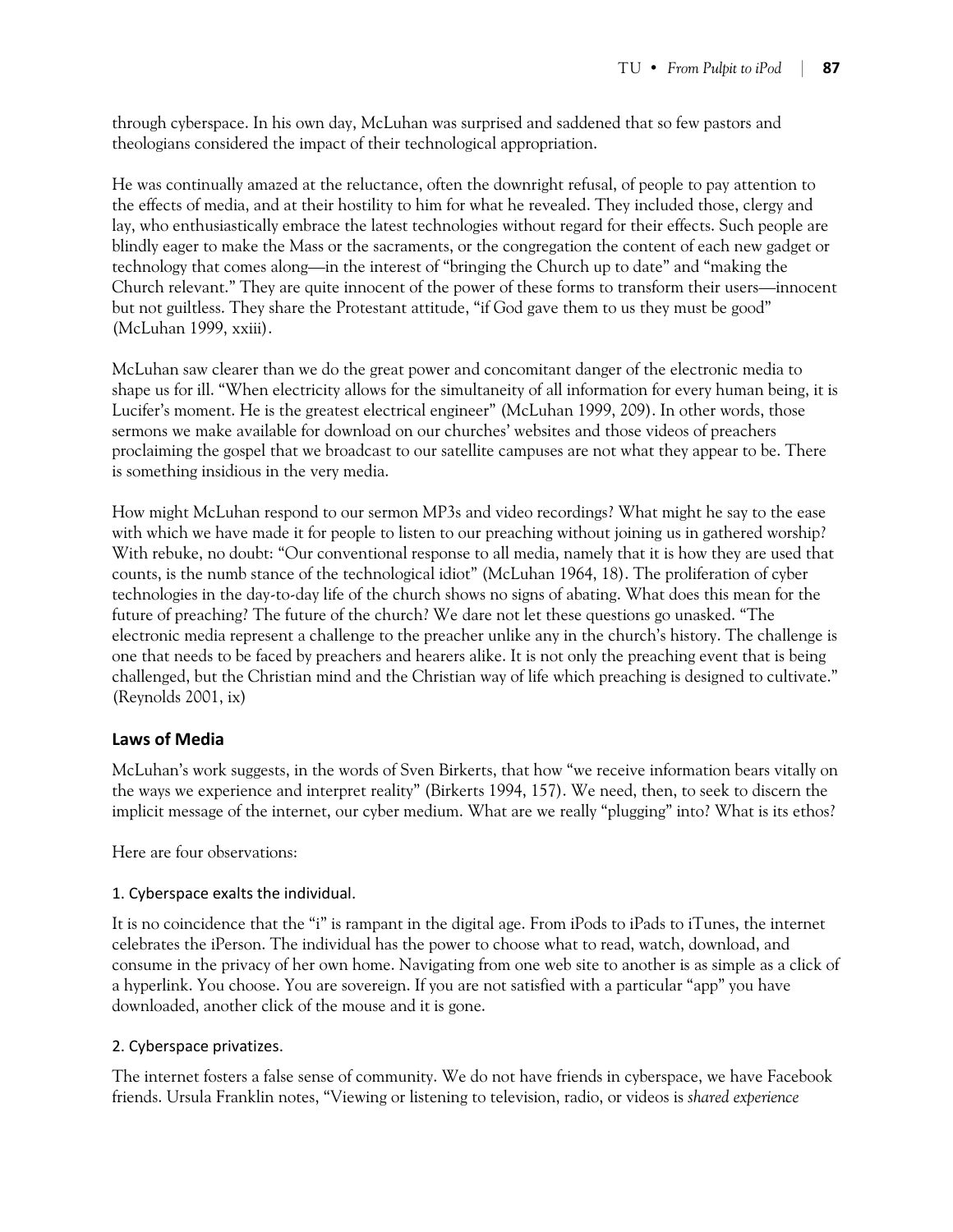*carried out in private*" (Franklin 1999, 39). This truth is carried out to its extreme in cyberspace. You can publish a blog (or microblog), for instance, and be in contact with people the world over, inviting anyone with an internet connection into the most private details of your life (or at least, those details you choose to reveal and keep private). Despite the popularity of social media tools like Facebook and Twitter, then, cyberspace does "tend to be anti-social" (Reynolds 2001, 268).

## 3. Cyberspace fosters shorter attention spans.

That is the thesis of Nicholas Carr's *The Shallows.* The internet has rewired our brains and we are unable to pay attention for any substantial amount of time. Our minds are constantly racing, unable to think deeply, content simply to wade in the shallows of the Web we have grown used to surfing. David Gordon observes astutely:

Electronic media flash sounds and images at us at a remarkable rate of speed; and each image or sound leaves some impact on us, but greater than the impact of any individual image or sound is the entire *pace* of the life it creates. We become acclimated to distraction, to multitasking, to giving part of our attention to many things at once, while almost never devoting the entire attention of the entire soul to anything (Gordon 2009, 50).

We have always wanted what we want when we want it, but now we can actually get it. We possess the digital means to instantly gratify our desires. The world is at our fingertips and we can summon it as we please. Turn your computer on and you are instantly connected because the internet never sleeps. As J. I. Packer and Gary Parrett observe regarding the demise of catechetical instruction:

During the past century mechanization and technology have increased the pace of Western life, leaving us all wanting to do things more quickly so as to get on with whatever we see as next business. The hurrying mindset has led to the fast-food revolution, in which we wolf snacks as we go along rather than treat meals as big deals in the way our grandparents did (Packer and Parrett 2010, 9–10).

We live in "an instant society" (Peterson 2000). Gordon concludes, "Our inability to read texts [like the Bible] is a direct result of the presence of electronic media … because such reading is time-consuming and requires the concentration of the entire person" (Gordon 2009, 50). We simply cannot pay attention.

#### 4. Cyberspace is the domain of infotainment.

Information is literally a click away, but that does not automatically translate into knowledge. In fact, as one pastor I know has put it, "The internet is the friend of information and the enemy of thought." We surf, but we do not understand. Cyberspace is not a serious, but a trivial medium where the emphasis is on appearance and image rather than character and substance. It is simply impossible to convey matters of weightiness in a virtual world (cf. Postman 2005, 147–50). The internet is entertainment packaged as information.

To summarize, with Twitter-appropriate constraints (and with thirteen characters to spare): The message of cyberspace is, You are sovereign and the (digital) world exists to satisfy your desire for instant infotainment.

In order to understand the consequences of this digital medium for our cyberpreaching we turn to McLuhan's tetrad. These laws are "a heuristic device, a set of four questions . . . [that] can be asked (and the answers checked) by anyone, anywhere, at any time, about any human artefact. The tetrad was found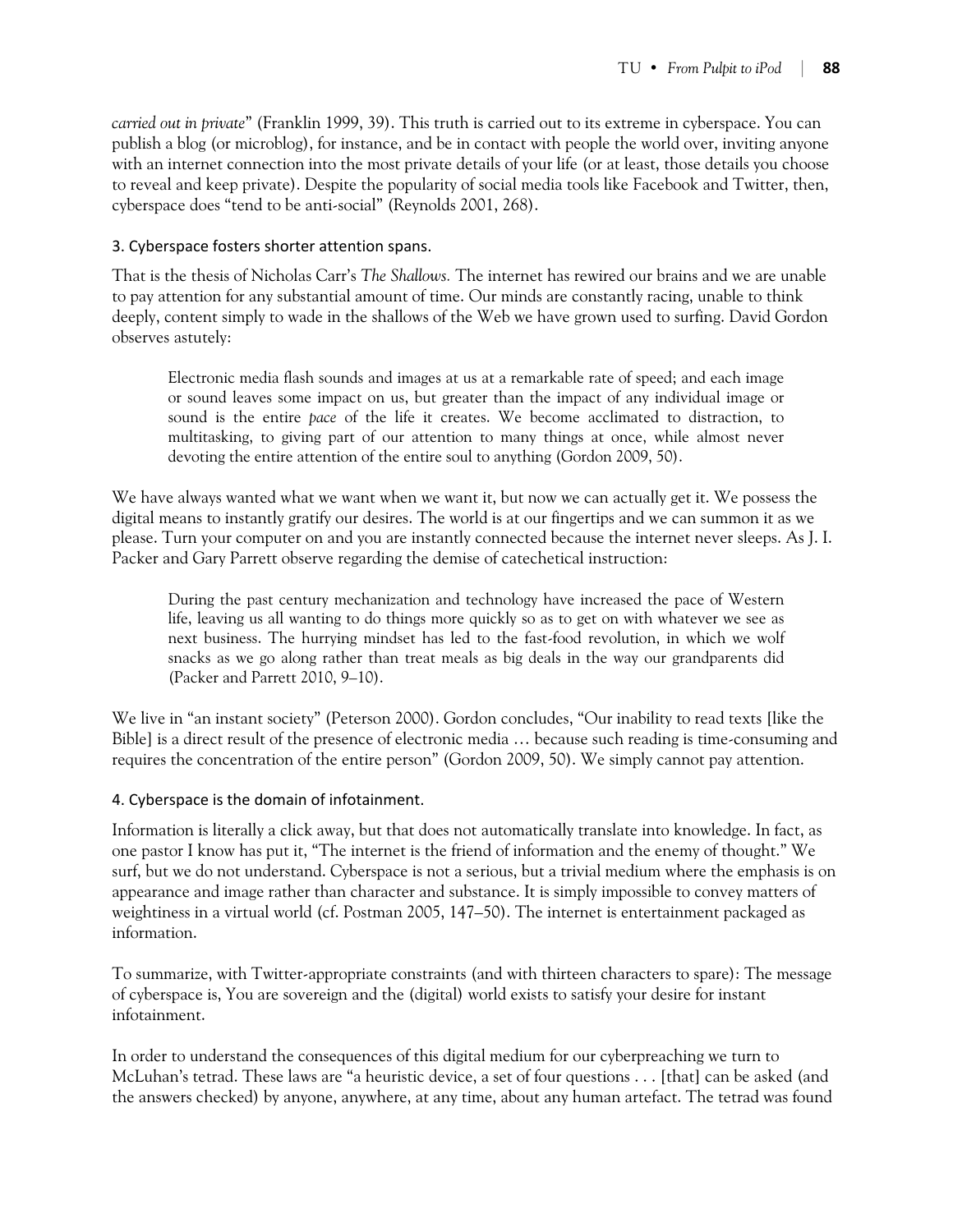by asking, 'What general, verifiable (that is, testable) statements can be made about all media?'" (McLuhan and McLuhan 1988, 7). McLuhan discovered that there are four:

- 1. What does the technology enhance or intensify?
- 2. What does it render obsolete or displace?
- 3. What does it retrieve that was previously obsolesced?
- 4. What does it produce when pressed to the extreme?

His contention is that every medium, every technology, is an extension of man (see McLuhan 1964). For instance, the hammer extends our hands, the wheel extends our feet, and the telephone extends our voice. But, with every extension comes a corresponding amputation. So, while the phone may amplify our voice (we can be in two places as it were), it renders our times of privacy, solitude, and silence obsolete (see McLuhan and McLuhan 1988, 153).

When we apply the tetrad to cyberpreaching it is simple enough to see that the internet *enhances preaching across distance*. Time and space are no longer constraints. Our influence can stretch beyond the lives of those who sit in our pews on Sunday mornings. Anyone, anywhere, can hear (or see) us preach, and at any time. From this light it is easy to understand the internet's appeal. It holds the promise of reaching so many more people than we might otherwise reach, including some who have no direct access to a faithful, Biblical expository preacher.

We can also see, with little effort, that the internet *retrieves the primacy of the Word*. In some emerging church circles preaching has been devalued and its primacy in the life of the congregation and its place in the Sunday worship service have been all but eliminated. When we put our sermons online, available for download, we say, "The Word is important and it is worth your time to listen to it."

What is not as clear upon immediate examination is what cyberpreaching renders obsolete and what it threatens to reverse into when taken to the extreme. This requires further reflection.

## **Discarnate Man and the Incarnate Church**

First, let us observe with Phillips Brooks that:

Preaching is the communication of truth by man to men. It has in it two essential elements, truth and personality. Neither of those can it spare and still be preaching. The truest truth, the most authoritative statement of God's will, communicated in any other way than through the personality of brother man to men is not preached truth. Suppose it written on the sky, suppose it embodied in a book which has been so long held in reverence as the direct utterance of God that the vivid personality of the men who wrote its pages had well-nigh faded out of it; in neither of these cases is there any preaching. … [It] lacks personality …. And preaching is the bringing of truth through personality. … This was the method by which Christ chose that his gospel should be spread through the world. It was a method that might have been applied to the dissemination of any truth, but we can see why it was especially adapted to the truth of Christianity. For that truth is preeminently personal. However the gospel may be capable of statement in dogmatic form, its truest statement we know is not in dogma but in personal life. Christianity is Christ. … Truth through personality is our description of real preaching. The truth must come really through the person, not merely over his lips, not merely into his understanding and out through his pen. It must come through his character, his affections, his whole intellectual and moral being. It must come genuinely through him (Brooks 1907 [1877], 5–6).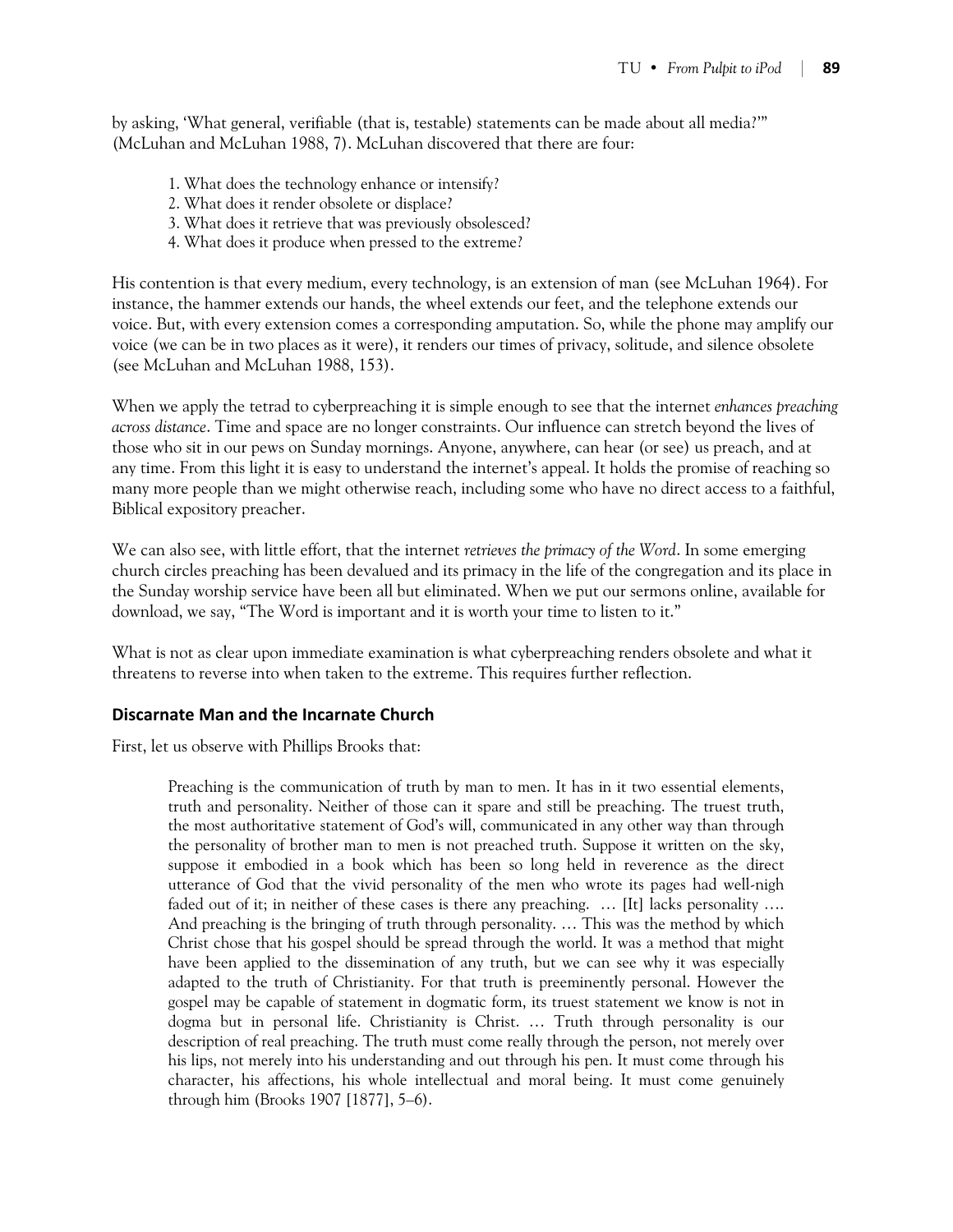Brooks is saying what McLuhan is saying. The medium is the message. And if the message of our gospel preaching is Jesus Christ—God in human flesh; God incarnate, crucified, dead, buried, resurrected, and ascended—then there is something essential to the preacher's bodily presence in preaching. The Apostle Paul tells us as much in Romans 10:14: "How then will they call on him in whom they have not believed? And how are they to believe in him of whom they have never heard? And how are they to hear without someone preaching?"

The medium is the message and Christ is its archetype: "And the Word became flesh and dwelt among us, and we have seen his glory, glory as of the only Son from the Father, full of grace and truth" (John 1:14). In him, the medium and the message are truly one and the same. How do we communicate the message of the incarnate Christ? By preaching, the bringing of truth through an incarnate person.

When we attempt to proclaim the incarnate Christ as disembodied voices or images we disembody Christ and we proclaim a different gospel. The same sermon, preached to a congregation of people on Sunday morning is, in fact, *not* the same when someone listens to it on his iPod on Monday morning. When we disconnect preaching from worship we have the opposite of Incarnation. We have a discarnate God.

Electric man [that is, the person who lives in this electric world] is a "super angel." When you are on the telephone you have no body. And, while your voice is there, you and the people you speak to are here, at the same time. Electric man has no bodily being. He is literally *dis*carnate. But a discarnate world, like the one we now live in, is a tremendous menace to an incarnate Church, and it's theologians haven't even deemed it worthwhile to examine the fact. (McLuhan 1999, 50).

#### McLuhan continues:

Isn't the real message of the Church in the secondary or side-effects of the Incarnation, that is to say, in Christ's penetration into all of human existence? Then the question is, where are you in relation to this reality? Most people prefer to avoid the question by side-stepping it. The message is there but they want no part of it. So they eliminate it by plugging into another channel. They hypnotize themselves with the *figure* so as to better ignore the *ground*. They prefer to study the words rather than the questions that Christ asks everywhere, and of every human being …. In Jesus Christ, there is no distance or separation between the medium and the message: it is the one case where we can say that the medium and the message are fully one and the same (McLuhan 1999, 102–103).

When we disconnect preaching from the bodily presence of the preacher we communicate the inconsequence of the Incarnation; this is a gross distortion of the gospel and docetism is scarcely further than a mouse click away.

Consider, too, that our bodies have the capacity for conveying the gospel. In his various letters to the earliest Christian churches, the Apostle Paul refers to his physical body on several occasions as evidence of the message he has proclaimed (see, for instance, 1 Cor 4:9–13; 2 Cor 11:23–28; Gal 6:17).

Second, and closely related, when pastors disconnect preaching from worship they fail in an important way to call their people to imitate them. The Pauline letters are filled with places where the Apostle calls his readers to watch his life and follow him (1 Cor 4:15–17; 11:1; Phil 3:17; 4:9; 2 Thess 3:7–9; 2 Tim 3:10–11; cf. 1 Tim 4:12; Tit 2:7–8). Surely these instructions apply to those times he is preaching. Preaching, then, is rightly seen as a form of pastoral care (see Pelton 2008). Our people should see something of how we live through both our transparency and our teaching from the pulpit, and they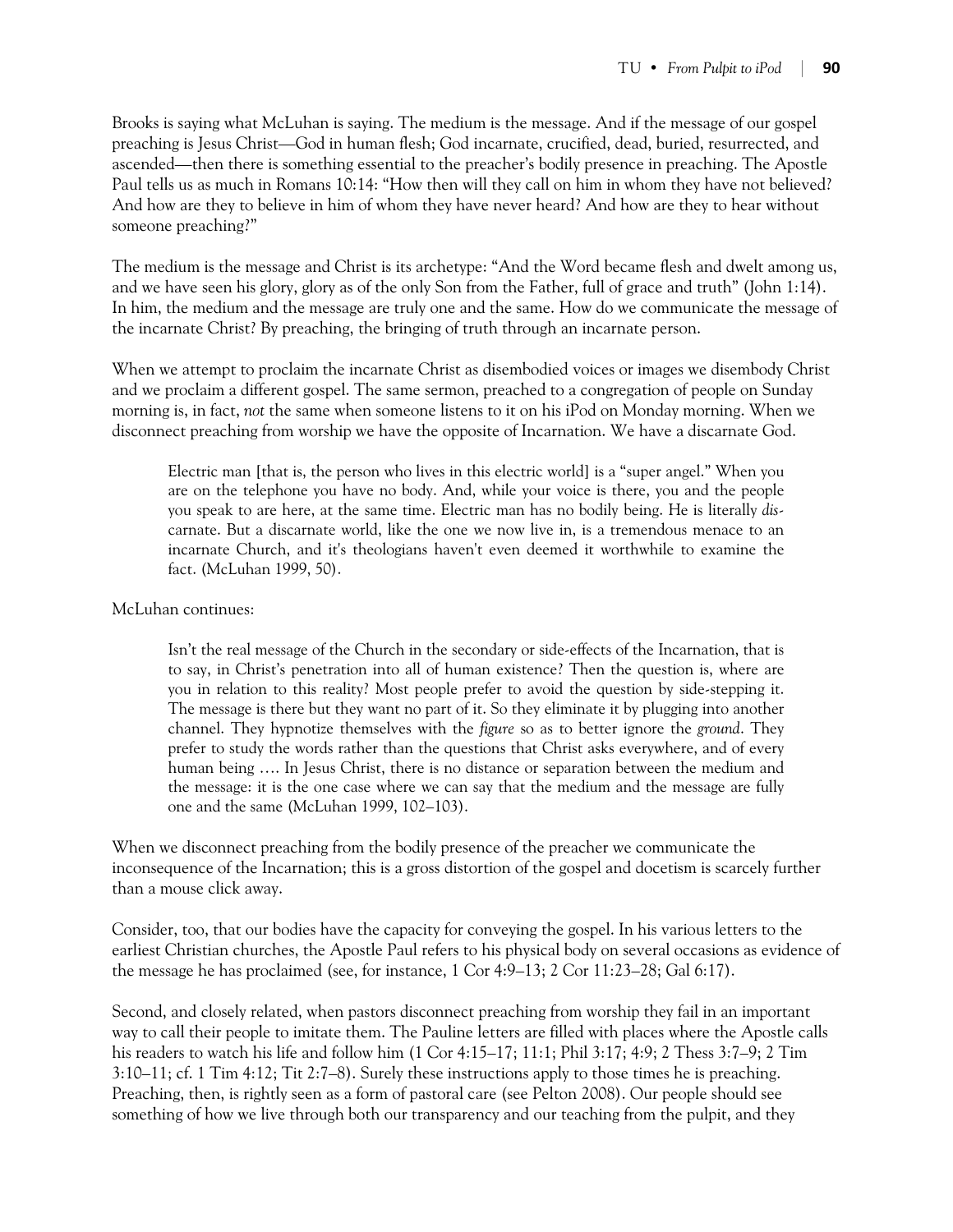should hear us summoning them to follow us as we follow Christ. They should be submitting to the authority of their God-ordained leaders. Part of this involves sitting under the preaching of their own pastor. However, my anecdotal research suggests that many Christians are listening to popular preachers online and then bemoaning their own pastor's lack of exegetical precision or oratorical skill in comparison to the celebrity preacher. How do we exercise pastoral authority in these circumstances? What is the celebrity preacher's responsibility to those who are not a part of his flock? How does the celebrity cyberpreacher communicate to people that he is not God, even while he continues to build his celebrity through his cybersermons?

The problem of celebrity is a serious one and is well-expressed by contemporary songwriter, Ross King, in a song titled "Happy":

Fourteen thousand members and me Watch the preacher up on the screen I have never shaken his hand My two-dimensional pastor man Welcome to America

Doesn't matter if I am here In this crowd I could disappear Pastor man is all that we need Preaching via satellite feed

I can watch it all from my pew Till the presentation is through

You will have to pardon me This cannot be all there is I can't imagine God would be Happy about this

…

The church is now the body of Christ And every part is equally prized The eye can never say to the hand, "All we need is this preacher man"

Would you notice if I was gone? How easy would it be to move on?

What is the long-term effect of the popularity of celebrity preachers? One shudders to imagine a future where the preaching pastor of the small and mid-sized church has become obsolete. As cyber technologies become more affordable, these churches will opt to save the money they might pay a preaching pastor and spend a fraction of it instead installing the necessary tools to televise satellite feeds of the celebrity megachurch pastor across the city or country. Just as video killed the radio star, cyberpreaching threatens to kill the local church pastor, or at least have him searching for a different vocation.

This leads to a third conclusion. When pressed to the extreme, cyberpreaching threatens to obsolesce the church. If you can hear the Word of God proclaimed, sing along with the most popular worship bands in the world, and even take communion (see Wynne-Jones 2010) all from the comfort of your own home, it is not long before the church, herself, at least as we know her, is gone. Disconnecting preaching from the context of worship communicates that the church is unimportant. When you can practice your faith in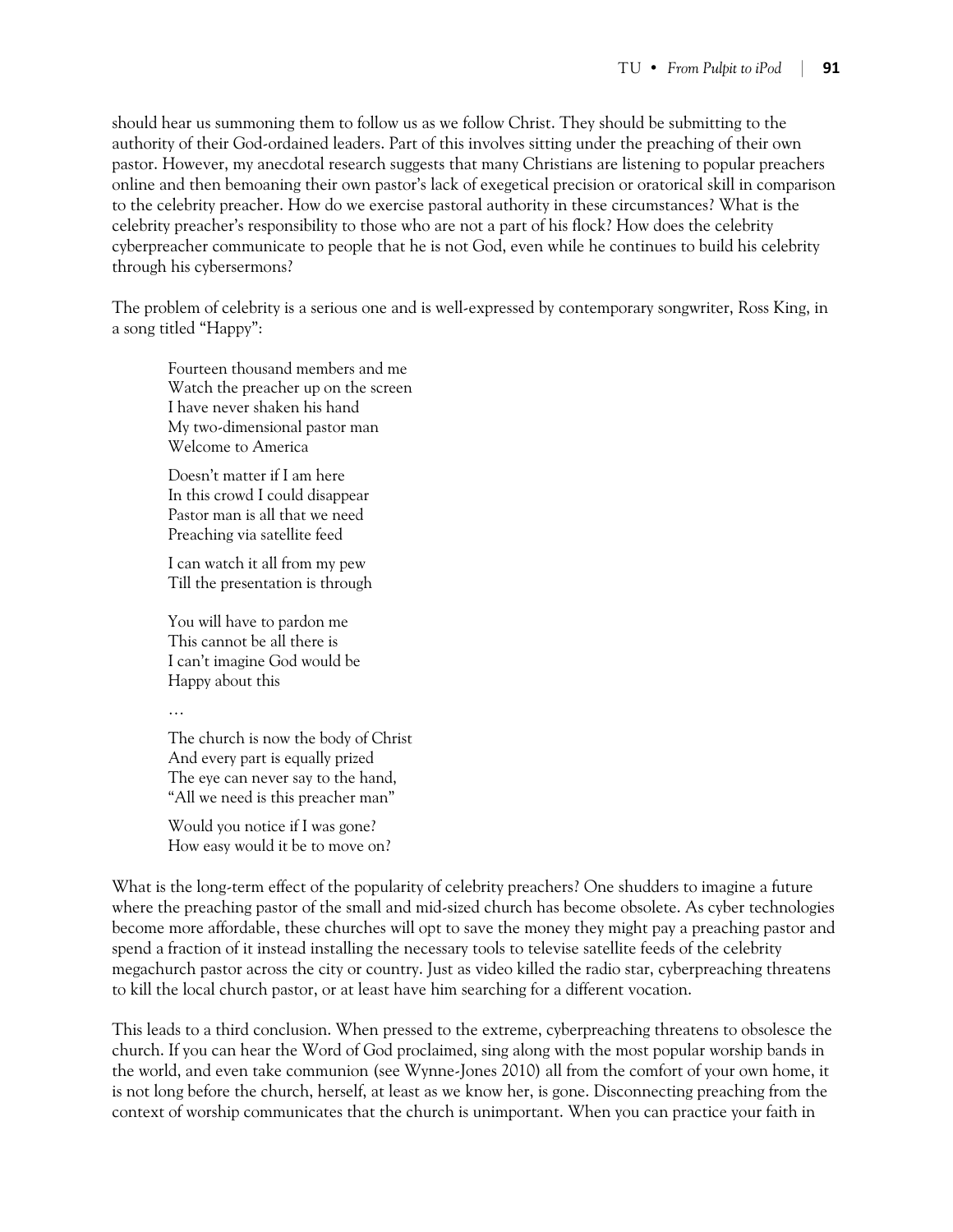private, the demands of a community on your life are meaningless or nonexistent. Our sense of responsibility to her, to the body of Christ, vanishes. McLuhan saw this coming. He "[foresaw] a long, painful process in which technology shifts would trigger massive identity collapses around the world, which would generate new and terrifying sources of disassociation between the reality of what was physically available to individuals and the unreality of a world depicted by electronic media" (Coupland 2009, 188).

Fourth, when people listen to or watch preaching via cyberspace, that is, when they are not physically present at congregational worship, they lose something of their ability to grasp the truth of the gospel. Hubert Dreyfus argues that "the actual shape and movement of our bodies play a central role in our making sense of our world, so that loss of embodiment would lead to *less of the ability to recognize relevance*" (Dreyfus 2001, 7). This is in keeping with our modern Western tendency to unbiblically dichotomize and separate the soul from the body. But we are a body-soul unity. Every person is "an embodied soul or (one could say) an ensouled body" from conception to death, just as Christ was (Packer and Parrett 2010, 12). Dreyfus challenges us to ask, "What would be gained and what, if anything, would be lost if we were to take leave of our situated bodies in exchange for ubiquitous telepresence in cyberspace?" (Dreyfus 2001, 51). Less of the person's senses are engaged when she is not physically present in corporate worship.

Fifth, when we upload our sermons to the Web we say through their very presence on the internet that the gospel is simply one more philosophy in the digital marketplace of largely frivolous ideas. The sermon becomes nothing more than a religious lecture, an academic exercise. It is no longer preaching. Ironically, then, when we disconnect preaching from worship we say that preaching, itself, is unimportant. While it is true that in the short-term cybersermons retrieve the primacy of the Word, in the long run preaching is obsolesced as it becomes just another podcast lecture. When the sermon can be paused and returned to at the listener's leisure, it is no longer an event-in-time. It is no longer preaching.

Sixth, if Phillips Brooks calls our attention to the necessity of a preacher for there to be preaching, Martyn Lloyd-Jones would have us see that preaching also requires hearers. There is no unction without a congregation. "The very presence of a body of people in itself is a part of the preaching. . . . It is not a mere gathering of people; Christ is present. This is the great mystery of the Church. There is something in the very atmosphere of Christian people meeting together to worship God and to listen to the preaching of the Gospel" (Lloyd-Jones 1971, 43). As Packer puts it:

Because he [Lloyd-Jones] believed so strongly that the true heart of evangelistic and pastoral Christian communication was God's ordinance of preaching, and that the direct impact of the preacher, living each moment in the power of his message, was the true heart of preaching, he was at first unwilling to be taped; and when finally he gave in on this point he constantly insisted that listening to a speaker 'canned', if one may so speak, on tape was spiritually far less fruitful than being in the same space with a live expositor of God's Word (Packer 2007, ix).

Finally, disconnecting preaching from worship has a deleterious effect on preachers, themselves. We compare ourselves to those with different gifts and feel envious or discouraged. We begin to take shortcuts. We plagiarize. We turn to the Tim Kellers or John Pipers (or Rob Bells) of the virtual world before we turn to God and Scripture. Gordon asks, "What kind of ministers does such a culture [swamped by the inconsequential, bombarded by images and sounds that rob us of the opportunity for reflection and contemplation that are necessary to reacquaint ourselves with what is significant] produce?" His answer:

Ministers who are not at home with what is significant; ministers whose attention span is less than that of a four-year-old in the 1940s, who race around like the rest of us, constantly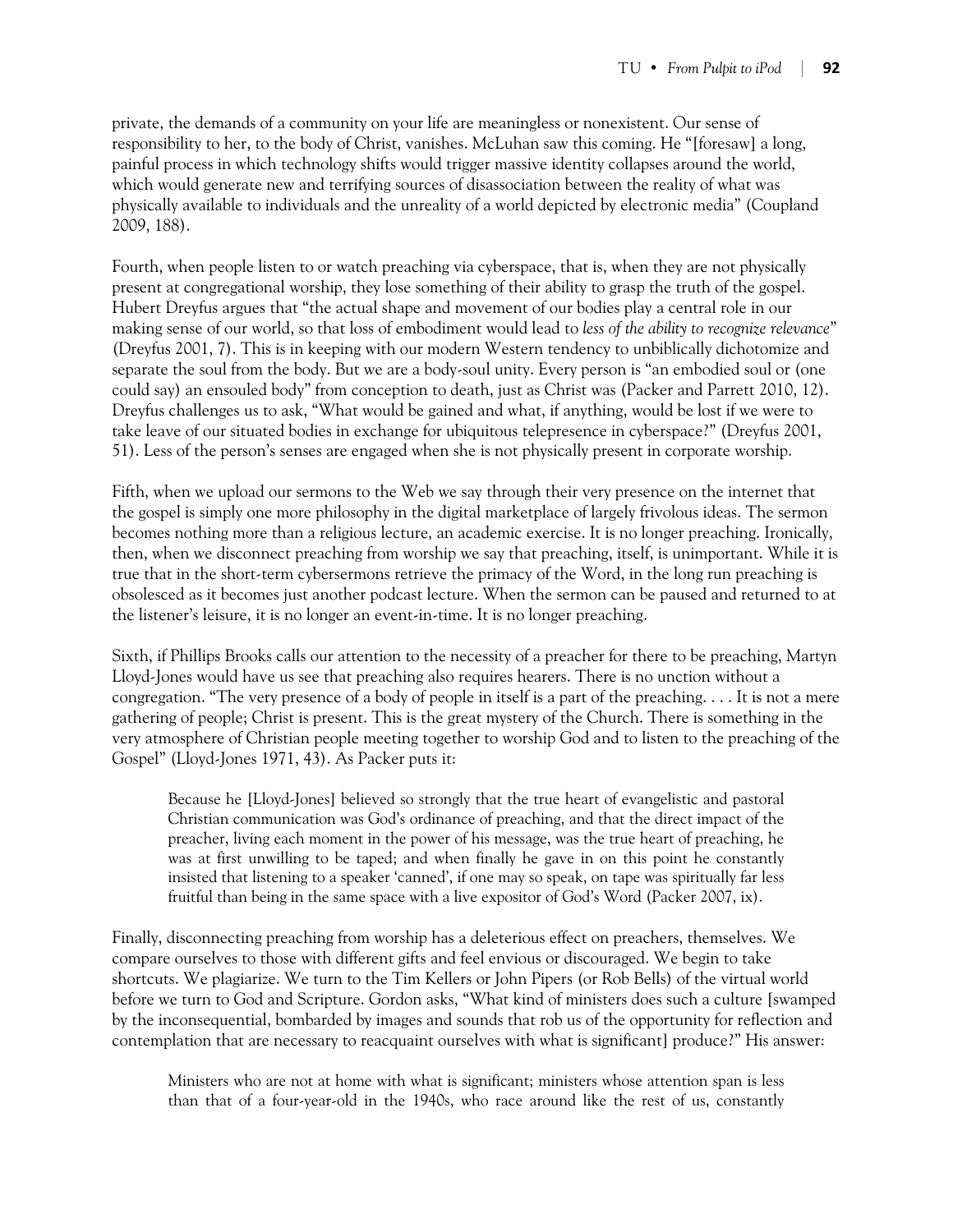distracted by sounds and images of inconsequential trivialities, and out of touch with what is weighty. It is not surprising that their sermons, and the alleged worship that surrounds them, are often trifling, thoughtless, uninspiring, and mundane…. The great seriousness of the reality of being human, the dreadful seriousness of the coming judgment of God, the sheer insignificance of the present in light of eternity—realities that once were the subtext of virtually every sermon—have now disappeared, and have been replaced by one triviality after another" (Gordon 2009, 58–59).

This is the sobering virtual reality that we now inhabit.

#### **Conclusion**

More than twenty years ago Neil Postman articulated the inherent problem of television as a medium for conveying spiritual truth in his seminal book, *Amusing Ourselves to Death*. Substitute "the internet" for "television" and we have an apt description of our present age:

[O]n television, religion, like everything else, is presented, quite simply and without apology, as an entertainment. Everything that makes religion an historic, profound and sacred human activity is stripped away; there is no ritual, no dogma, no tradition, no theology, and above all, no sense of spiritual transcendence. On these shows, the preacher is tops. God comes out as second banana …. [T]his fact has more to do with the bias of television than with the deficiencies of these electronic preachers, as they are called. It is true enough that some of these men are uneducated, provincial and even bigoted. They certainly do not compare favorably with well-known evangelicals of an earlier period, such as Jonathan Edwards, George Whitfield and Charles Finney, who were men of great learning, theological subtlety and powerful expositional skills. Nonetheless, today's television preachers are probably not greatly different in their limitations from most earlier evangelicals or from many ministers today whose activities are confined to churches and synagogues. What makes these television preachers the enemy of religious experience is not so much *their* weaknesses but the weaknesses of the medium in which they work. Most Americans, including preachers, have difficulty accepting the truth, if they think about it at all, that not all forms of discourse can be converted from one medium to another. It is naive to suppose that something that has been expressed in one form can be expressed in another without significantly changing its meaning, texture or value. Much prose translates fairly well from one language to another, but we know that poetry does not; we may get a rough idea of the sense of a translated poem but usually everything else is lost, especially that which makes it an object of beauty. The translation makes it something it was not" (Postman 2005, 116–17).

Postman's assessment, accurate in my judgment, is enough to cause the most even-tempered person to despair as she evaluates the current state of affairs, almost three decades after we were warned against "amusing ourselves to death." What, if anything, is our hope? Penultimately, we must cultivate the metaphor of preacher-as-artist. For McLuhan, "The artist is the man in any field, scientific or humanistic, who grasps the implications of his actions and of new knowledge in his own time. He is the man of integral awareness" (McLuhan 1964, 65). This means we ought to develop a radically counter-cultural lifestyle. It means unplugging from cyberspace as much as we can and encouraging our people to do likewise. It means immersing ourselves with real people over real meals, sharing real struggles, and, as far as possible, using non-electronic technologies. To the extent that we need to be "plugged in," we should recognize that the media we use exert an invisible and powerfully transformative role in our lives.

Ultimately, however, we should be neither utopian nor dystopian in our attitude toward cyber technologies. Even as we seek to exercise wisdom and caution with respect to cyberpreaching of all kinds,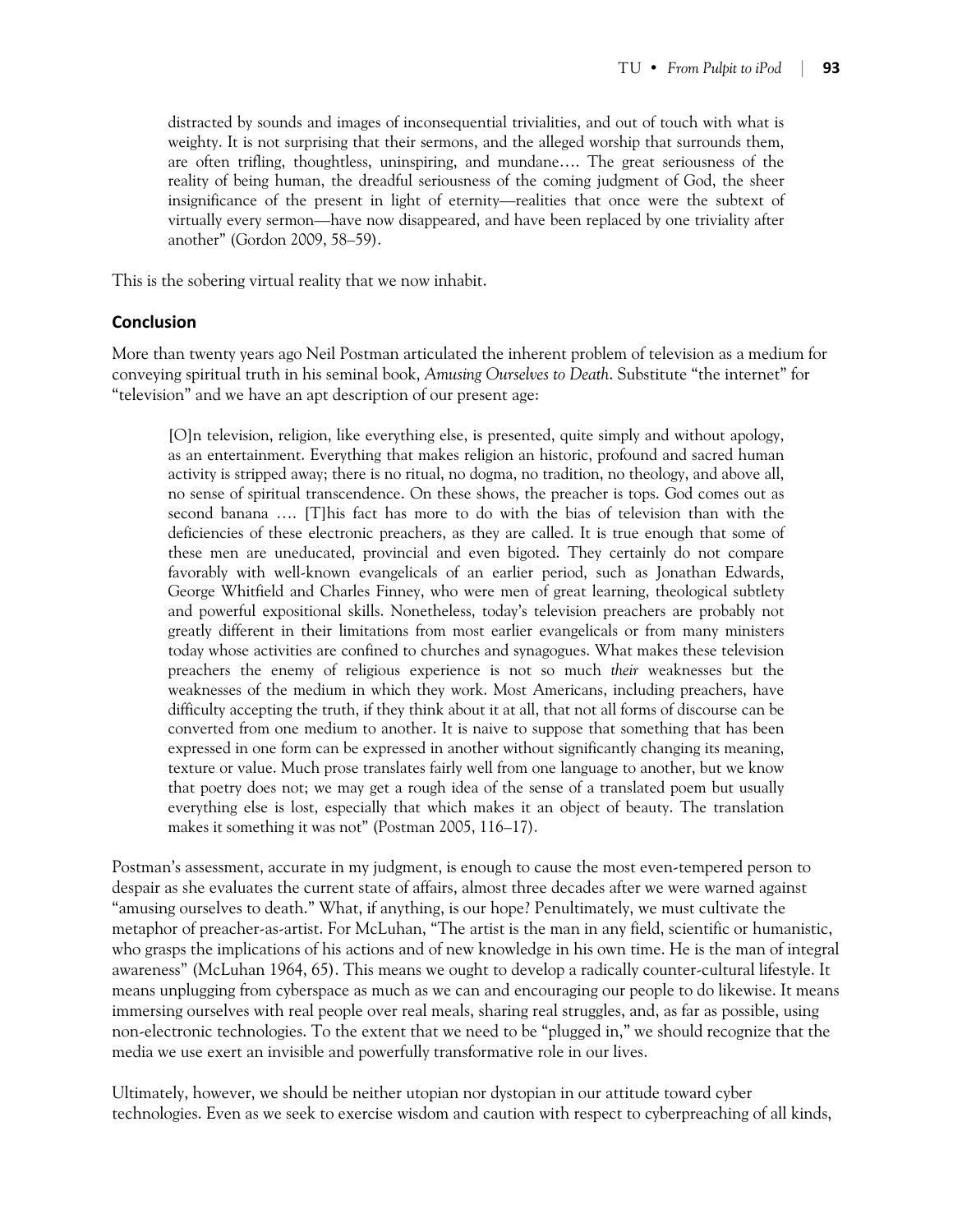let us remember our true hope is that Christ will one day set everything right. All the distortions that digital media have created and will continue to create in our lives will be undone and we will be made whole. In the final assessment McLuhan was right in saying, "I have never been an optimist or a pessimist. I'm an apocalyptic only. Our only hope is apocalypse. … Apocalypse is not gloom. It is salvation. No Christian could ever be an optimist or a pessimist: that's a purely secular state of mind" (McLuhan 1999, 59). And so our prayer remains, "Come, Lord Jesus" (Rev 22:20). "Come, not via cyberspace, but come, come in all your resurrected beauty."

#### **ENDNOTES**

Birkerts, Sven. 1994. *The Guttenberg Elegies: The Fate of Reading in an Electronic Age*. Winchester, MA: Faber and Faber.

Blake, John. "'Virtual preaching' transforms Sunday sermons." http://www.cnn.com/2010/ TECH/innovation/07/14/virtual.preaching/index.html. Accessed on July 14, 2010.

Boorstin, Daniel Joseph. 1961. *The Image: A Guide to Pseudo-Events in America*. New York: Vintage.

Brooks, Phillips. 1907 [1877]. *Lectures on Preaching*. New York: Dutton.

Carr, Nicholas. 2010. *The Shallows: What the Internet is Doing to Our Brains*. New York: Norton.

Chapell, Bryan. 2009. *Christ-Centered Worship: Letting the Gospel Shape Our Practice*. Grand Rapids: Baker.

Coupland, Douglas. 2009. *Marshall McLuhan*. Extraordinary Canadians. Toronto: Penguin.

Downey, Kevin. 2008. "Getting to God Online: As Web videos grow up, televangelists feel the powerful presence of a new market." Page 16 in *Broadcasting & Cable*, October 13.

Dreyfus, Hubert L. 2009. *On the Internet*. 2d ed. London; New York: Routledge.

Franklin, Ursula M. 1999. *The Real World of Technology*. Rev. ed. Toronto: Anansi.

Gordon, T. David. 2009. *Why Johnny Can't Preach: The Media Have Shaped the Messengers*. Phillipsburg, NJ: Presbyterian & Reformed.

Groothuis, Douglas. 1997. *The Soul in Cyberspace*. Grand Rapids: Baker.

Hipps, Shane. 2005. *The Hidden Power of Electronic Culture: How Media Shapes Faith, the Gospel, and Church*. Grand Rapids: Zondervan.

Lloyd-Jones, D. Martyn. 1971. *Preaching and Preachers*. Grand Rapids: Zondervan.

McLuhan, Eric, and Frank Zingron, eds. 1995. *The Essential McLuhan*. New York: Basic.

McLuhan, Marshall. 1964. *Understanding Media: The Extensions of Man*. New York: McGraw-Hill.